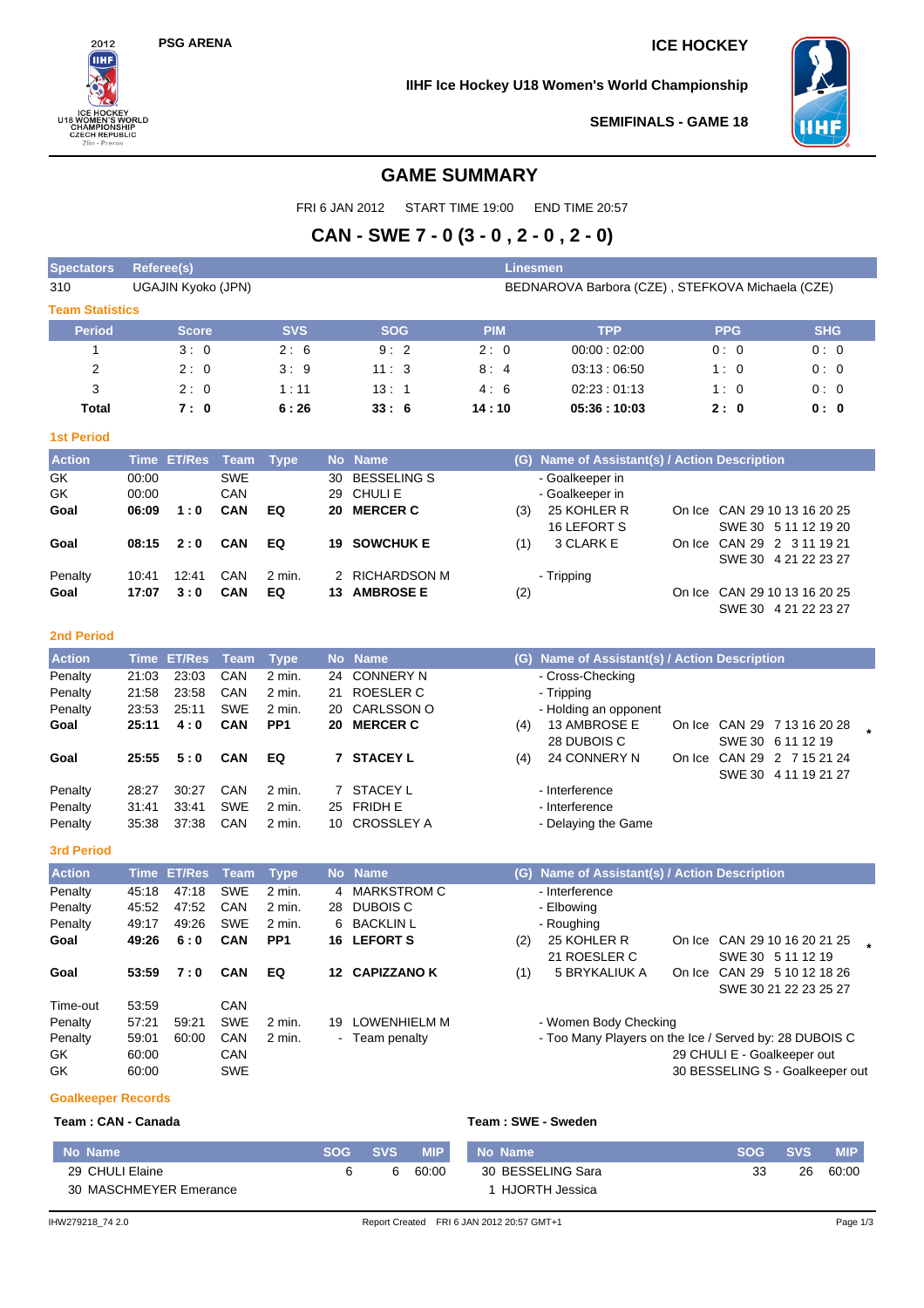

## **IIHF Ice Hockey U18 Women's World Championship**



**SEMIFINALS - GAME 18**

## **Game Statistics Team : CAN (red)**

|                    | Head Coach: ALAIN Pierre   |                |                |                |                |                |              |          |        |   |                | <b>Shots on Goal</b> |                        |             |
|--------------------|----------------------------|----------------|----------------|----------------|----------------|----------------|--------------|----------|--------|---|----------------|----------------------|------------------------|-------------|
| <b>No Pos</b>      | <b>Name</b>                | G.             | A              | P              | <b>PIM</b>     | $FO+$          | FO-          | $FO+/-$  | FO%    |   | $\overline{2}$ | 3 <sup>1</sup>       | <b>OT</b><br><b>TS</b> | $+/-$       |
| 10 D               | <b>CROSSLEY Alexis</b>     | 0              | $\Omega$       | $\Omega$       | 2              | 0              | $\Omega$     | $\Omega$ | 0.00   | 1 | 1              |                      | 3                      | $+3$        |
| 13 D               | AMBROSE Erin +C (BP)       |                |                | 2              | 0              | 0              | 0            | $\Omega$ | 0.00   | 1 | 3              |                      | 5                      | $+2$        |
| $\mathsf{F}$<br>16 | <b>LEFORT Sarah</b>        | 1              |                | $\overline{2}$ | 0              | 0              | $\Omega$     | 0        | 0.00   | 0 | 0              | 2                    | 2                      | $+2$        |
| F<br>20            | <b>MERCER Cayley</b>       | 2              | 0              | 2              | 0              | 10             | 6            | 4        | 62.50  | 2 | 1              | 2                    | 5                      | $+2$        |
| 25 F               | <b>KOHLER Rebecca</b>      | $\overline{0}$ | $\overline{2}$ | $\overline{2}$ | $\Omega$       | 0              | $\mathbf{0}$ | $\Omega$ | 0.00   | 1 | $\mathbf 0$    |                      | 2                      | $+2$        |
| 2 D                | RICHARDSON Morgan          | 0              | 0              | 0              | 2              | 0              | 0            | 0        | 0.00   | 0 | 0              |                      |                        | $+2$        |
| 7 F                | <b>STACEY Laura</b>        |                | $\Omega$       |                | $\overline{2}$ | 0              | $\Omega$     | $\Omega$ | 0.00   | 1 | 1              | $\Omega$             | $\overline{2}$         | $+1$        |
| 15 F               | DUFAULT Meghan +A          | 0              | $\Omega$       | 0              | $\mathbf 0$    | 4              |              | 3        | 80.00  | 0 | $\mathbf 0$    |                      | 1                      | $+1$        |
| D<br>21            | ROESLER Cydney +A          | 0              |                |                | 2              | 0              | $\Omega$     | $\Omega$ | 0.00   | 0 | 0              | 0                    | 0                      | $+2$        |
| 24 F               | <b>CONNERY Nicole</b>      | 0              | 1              |                | $\overline{2}$ | 9              | 6            | 3        | 60.00  | 0 | $\overline{2}$ | $\Omega$             | $\overline{2}$         | $+1$        |
| F<br>3             | <b>CLARK Emily</b>         | 0              |                | 1              | 0              | 0              | 4            | -4       | 0.00   | 1 | 0              | 0                    |                        | $+1$        |
| $\mathsf{F}$<br>11 | <b>WOODS Taylor</b>        | 0              | 0              | $\mathbf 0$    | $\mathbf 0$    | 0              | 0            | $\Omega$ | 0.00   | 0 | 1              | $\overline{2}$       | 3                      | $+1$        |
| D<br>18            | <b>KRZYZANIAK Halli</b>    | 0              | $\Omega$       | $\Omega$       | 0              | 1              | $\Omega$     | 1        | 100.00 | 0 | 0              |                      |                        | $+1$        |
| $\mathsf{F}$<br>19 | <b>SOWCHUK Erika</b>       |                | 0              |                | 0              | $\overline{7}$ | 3            | 4        | 70.00  | 1 | 0              | 0                    |                        | $+1$        |
| 23 D               | <b>FRAZER Abbey</b>        | 0              | $\Omega$       | $\Omega$       | $\Omega$       | 0              | $\Omega$     | $\Omega$ | 0.00   | 0 | 0              | $\Omega$             | 0                      | $\mathbf 0$ |
| $\mathsf{F}$<br>5  | <b>BRYKALIUK Ashleigh</b>  | 0              |                |                | 0              | 0              | 0            | 0        | 0.00   | 0 | 0              | 0                    | 0                      | $+1$        |
| $\mathsf{F}$<br>12 | CAPIZZANO Kristyn          |                | 0              |                | $\mathbf 0$    | 0              | $\Omega$     | 0        | 0.00   | 0 | 0              |                      | 1                      | $+1$        |
| 14 D               | <b>KRAUSE Jordan</b>       | 0              | 0              | 0              | 0              | 0              | $\Omega$     | $\Omega$ | 0.00   | 0 | 0              | 0                    | 0                      | $\mathbf 0$ |
| $\mathsf{F}$<br>26 | MacAULAY Shannon           | 0              | $\Omega$       | $\Omega$       | $\mathbf 0$    | 5              | 6            | $-1$     | 45.45  | 1 | 1              | $\Omega$             | $\overline{2}$         | $+1$        |
| 28 F               | <b>DUBOIS Catherine</b>    | 0              | 1              |                | $\overline{2}$ | 0              | $\Omega$     | $\Omega$ | 0.00   | 0 | 1              | $\Omega$             | 1                      | $\mathbf 0$ |
| 29 GK              | <b>CHULI Elaine</b>        | 0              | 0              | 0              | 0              |                |              |          |        | 0 | 0              | 0                    | 0                      |             |
| 30 GK              | <b>MASCHMEYER Emerance</b> | 0              | $\Omega$       | 0              | 0              |                |              |          |        | 0 | $\mathbf 0$    | 0                    | 0                      |             |
| Total              |                            | 7              | 9              | 16             | 12             | 36             | 26           | 10       | 58.06  | 9 | 11             | 13                   | 33                     |             |
|                    |                            |                |                |                |                |                |              |          |        |   |                |                      |                        |             |

| Team: SWE (yellow)       |                              |   |          |             |                |                |             |              |       |          |                      |                |           |             |             |
|--------------------------|------------------------------|---|----------|-------------|----------------|----------------|-------------|--------------|-------|----------|----------------------|----------------|-----------|-------------|-------------|
|                          | Head Coach: CEDERGREN Henrik |   |          |             |                |                |             |              |       |          | <b>Shots on Goal</b> |                |           |             |             |
| <b>No Pos</b>            | <b>Name</b>                  | G | A        | P           | <b>PIM</b>     | $FO+$          | FO-         | $FO+/-$      | FO%   | 1        | $\overline{2}$       | $\overline{3}$ | <b>OT</b> | <b>TS</b>   | $+/-$       |
| $5\overline{D}$          | <b>KJELLBIN Anna</b>         | 0 | $\Omega$ | 0           | 0              | 0              | $\Omega$    | 0            | 0.00  | 0        | $\Omega$             | $\Omega$       |           | 0           | $-1$        |
| 11 F                     | ANDERSSON Matildah           | 0 | 0        | 0           | 0              | 0              | $\Omega$    | $\Omega$     | 0.00  | 1        | 0                    | $\Omega$       |           |             | $-2$        |
| 12 D                     | <b>HEDIN Linnea</b>          | 0 | $\Omega$ | $\Omega$    | $\mathbf 0$    | 0              | $\Omega$    | 0            | 0.00  | 0        | $\Omega$             | $\Omega$       |           | 0           | $-1$        |
| $\mathsf{F}$<br>19       | LOWENHIELM Michelle +A       | 0 | 0        | 0           | 2              | 12             | 15          | $-3$         | 44.44 | 0        | 1                    | 0              |           |             | $-2$        |
| 20 F                     | <b>CARLSSON Olivia</b>       | 0 | $\Omega$ | $\Omega$    | $\overline{2}$ | $\Omega$       | $\Omega$    | $\Omega$     | 0.00  | 0        | 1                    | $\Omega$       |           | 1           | $-1$        |
| 2 D                      | LILLBACK Cajsa +C            | 0 | 0        | 0           | 0              | 0              | $\Omega$    | 0            | 0.00  | 0        | 0                    | 0              |           | $\Omega$    | 0           |
| 6<br>D                   | BACKLIN Lina +A              | 0 | 0        | $\Omega$    | $\overline{2}$ | 0              | $\Omega$    | 0            | 0.00  | 0        | 0                    | $\Omega$       |           | 0           | $\pmb{0}$   |
| 14 F                     | PETERSON Linn                | 0 | $\Omega$ | $\Omega$    | $\mathbf 0$    | $\overline{2}$ | 4           | $-2$         | 33.33 | 1        | 0                    | $\Omega$       |           | 1           | 0           |
| $\mathsf{F}$<br>18       | <b>LINDBERG Amanda</b>       | 0 | 0        | 0           | 0              | 5              | 4           | $\mathbf{1}$ | 55.56 | 0        | 0                    | $\Omega$       |           | 0           | $\pmb{0}$   |
| 28 F                     | <b>YUCEL Michelle</b>        | 0 | $\Omega$ | $\Omega$    | $\mathbf{0}$   | $\Omega$       | $\Omega$    | $\Omega$     | 0.00  | $\Omega$ | $\Omega$             | $\Omega$       |           | $\Omega$    | $\mathbf 0$ |
| 3 D                      | <b>EKSTROM Wilma</b>         | 0 | 0        | 0           | 0              | 0              | 0           | 0            | 0.00  | 0        | 0                    | 0              |           | 0           | 0           |
| 15 F                     | JOHANSSON Elin (BP)          | 0 | 0        | 0           | 0              | 0              | 0           | 0            | 0.00  | 0        | 0                    | $\Omega$       |           | $\mathbf 0$ | $\mathbf 0$ |
| 24 F                     | <b>LENNARTSSON Julia</b>     | 0 | $\Omega$ | $\Omega$    | 0              | 0              | $\Omega$    | $\Omega$     | 0.00  | 0        | $\Omega$             | $\Omega$       |           | $\Omega$    | $\mathbf 0$ |
| 25 D                     | <b>FRIDH Emily</b>           | 0 | 0        | 0           | $\overline{2}$ | 0              | $\mathbf 0$ | 0            | 0.00  | 0        | $\Omega$             | $\Omega$       |           | 0           | $-1$        |
| 26 F                     | <b>KULLER Sabina</b>         | 0 | $\Omega$ | $\Omega$    | $\Omega$       | 5              | 8           | $-3$         | 38.46 | 0        | 1                    | $\Omega$       |           | 1           | $\mathbf 0$ |
| 4 D                      | <b>MARKSTROM Caroline</b>    | 0 | 0        | 0           | 2              | 0              | 0           | 0            | 0.00  | 0        | 0                    | 0              |           | $\mathbf 0$ | $-3$        |
| D<br>21                  | <b>ALASALMI Emmy</b>         | 0 | $\Omega$ | $\Omega$    | $\mathbf 0$    | 0              | $\Omega$    | $\Omega$     | 0.00  | 0        | 0                    | $\Omega$       |           | $\Omega$    | $-4$        |
| 22 F                     | EIDENSTEN Johanna            | 0 | 0        | $\Omega$    | $\Omega$       | $\overline{2}$ | 5           | $-3$         | 28.57 | 0        | $\Omega$             | $\Omega$       |           | $\Omega$    | $-3$        |
| 23 F                     | <b>PALM Isabell</b>          | 0 | $\Omega$ | $\Omega$    | 0              | 0              | 0           | 0            | 0.00  | 0        | 0                    | 1              |           | 1           | $-3$        |
| 27 F                     | <b>WONG Malin</b>            | 0 | 0        | $\mathbf 0$ | 0              | 0              | $\Omega$    | $\Omega$     | 0.00  | 0        | $\mathbf 0$          | $\Omega$       |           | 0           | $-4$        |
| <b>GK</b><br>$\mathbf 1$ | <b>HJORTH Jessica</b>        | 0 | 0        | 0           | 0              |                |             |              |       | 0        | 0                    | 0              |           | 0           |             |
| 30 GK                    | <b>BESSELING Sara</b>        | 0 | 0        | 0           | 0              |                |             |              |       | 0        | $\Omega$             | 0              |           | 0           |             |
| Total                    |                              | 0 | 0        | 0           | 10             | 26             | 36          | $-10$        | 41.94 | 2        | 3                    | 1              |           | 6           |             |